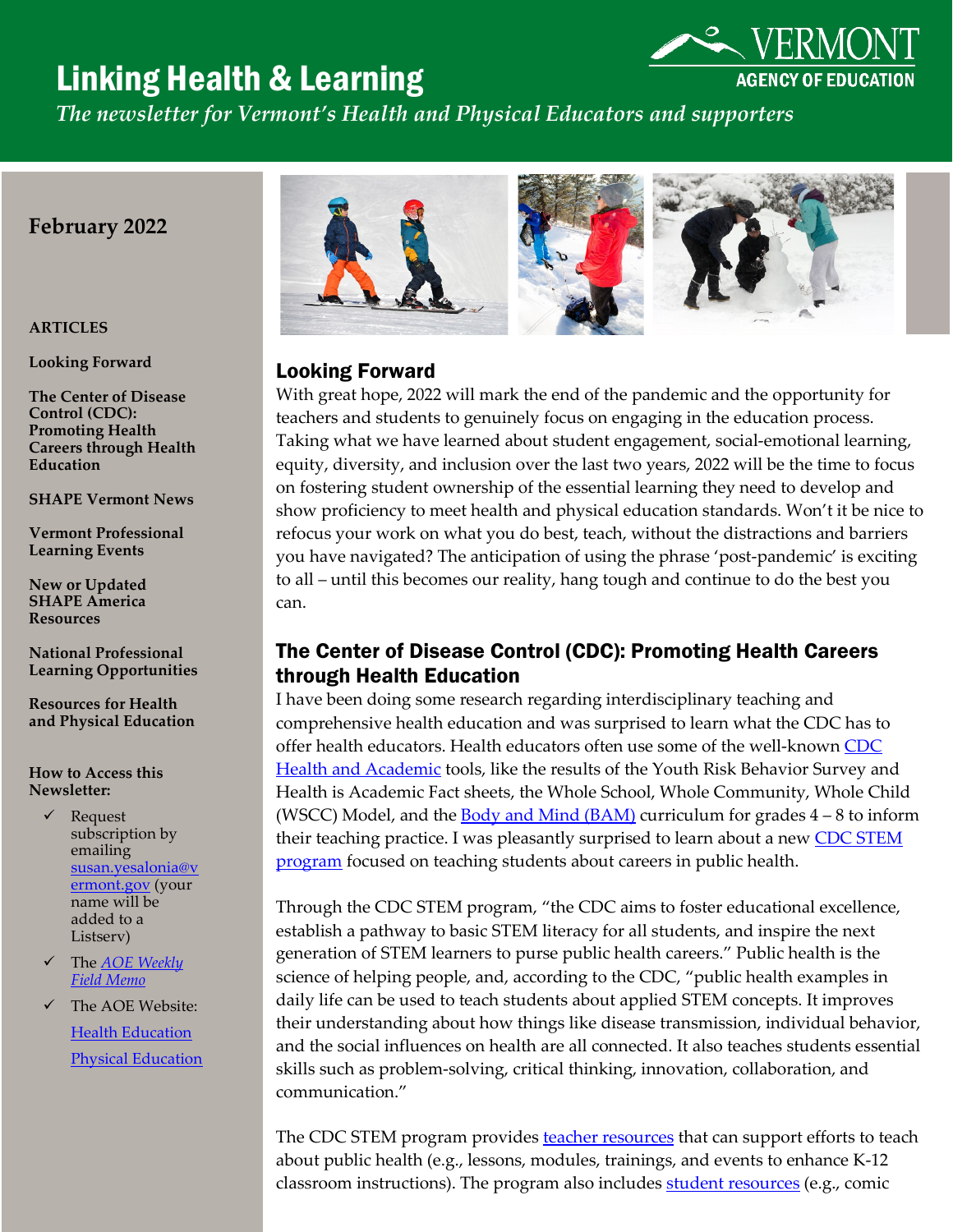book series, apps, science exploration tools) that further support K-12 instruction. Teaching public health in grades K–12 can support lifelong health literacy in students and help them build essential skills for the future.

[16 V.S.A § 131,](https://legislature.vermont.gov/statutes/section/16/001/00131) the Comprehensive Health Education Law, includes the study of consumer health and incorporating education about health careers. Students need to understand what careers are available in the field of health (e.g., nursing, emergency services, dental health, nutrition services, rehabilitation therapy) and pathways to attain them. With shortages of health care workers and health educators, health career exploration can easily be incorporated into health education and may trigger students' interests.

According to the [Vermont Area Health](https://vthealthcareers.org/) Education Centers Network (AHCE), "health care is an essential part of human life. It is a career field where you can be certain you will make a difference to other humans." Some other key reasons to consider health care as a career include being respected, the ability to work anywhere, livable wages, being needed and appreciated, and opportunities for professional growth. AHCE hosts the Vermont [Health Care Careers](https://vthealthcareers.org/) website, which is an excellent portal for educators and students to learn about health care careers, salaries in Vermont, colleges in New England, AHEC career exploration programs, and other resources.

Currently, the Vermont Department of Health is promoting careers in dentistry**.**  Dentistry (including dental assisting and dental hygiene) can be a great choice for students who are interested in health and science and looking for a career path that has a great growth forecast. With the growing recognition that oral health is an important component of overall health, dental health care professionals play an important role in keeping people healthy. The multiple career options in dentistry with varying educational requirements offer something for everyone. Whether students are interested in becoming dental assistants, dental hygienists, or dentists, thi[s dental health workforce brochure](https://www.vsds.org/docs/librariesprovider50/default-document-library/dental_careers_brochure_web.pdf?sfvrsn=d6a9f28a_0) can serve as a starting point to explore these well-paying, portable positions. Please help us grow the dental workforce in Vermont by making students and adult learners in your community aware of these great career options. If you have any questions or would like copies of the brochure, please contact Jenny Pitz, the Vermont State Dental Society Recruitment Manager, at [jenny.pitz@vsds.org.](mailto:jenny.pitz@vsds.org)

#### SHAPE Vermont News

Shape Vermont has formed a new partnership with the **National Academy of Health** and Physical [Literacy \(NAHPL\), that formed in the spring of 2021.](https://nahpl.org/) The NAHPL is a diverse, inclusive, member-driven organization advancing the dimensions of health and physical literacy through professional development, advocacy, mentoring, and applied research in the areas of health, physical education, dance, and sport. The Academy seeks to grow and advance professional leaders who will interact and network on regional, national, and global levels to expand health and physical literacy opportunities for all children and adults across the lifespan. Vermont is one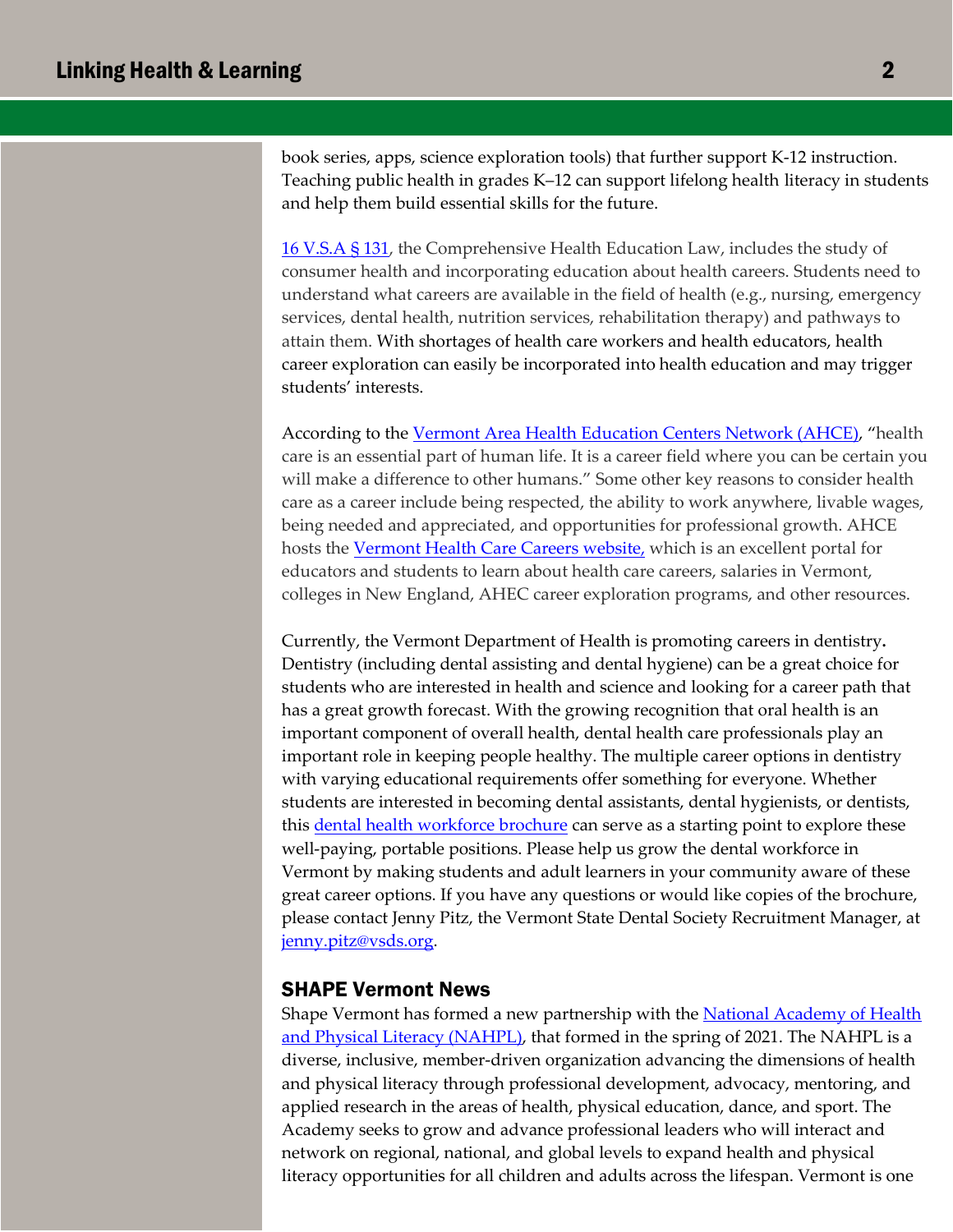of 14 states that comprise the Eastern Seaboard Division of NAHPL. Visit the NAHPL website to learn more about NAHPL's program, resources, and membership options.

## Vermont Professional Learning Events

- **SHAPE Vermont – [March 23 and 24, 2022 Conference](https://www.shapevt.org/shape-vt-conferences-events.php)**
- **Vermont Higher Education Collaborative (VTHEC) Health Workshops Elementary Health Education Series:** [Teaching Substance Misuse Prevention](https://www.vthec.org/event/teaching-substance-misuse-prevention/?instance_id=2519) This webinar will introduce the basic concepts, skills, and methods to teach children the knowledge and skills that prevent negative outcomes of substance misuse, including uses that put them at personal risk and may lead to development of substance misuse disorder. March 8, 2022; 3:30 – 5:00 p.m.

**Sexual Health Education:** [Teaching Essential Topics in Sexual Health](https://reg136.imperisoft.com/VermontHigherEd/ProgramDetail/3239323837/Registration.aspx)  [Education \(3\): Teaching Barrier Methods, Contraception, and Sexually](https://reg136.imperisoft.com/VermontHigherEd/ProgramDetail/3239323837/Registration.aspx)  [Transmitted Infections \(STIs\)](https://reg136.imperisoft.com/VermontHigherEd/ProgramDetail/3239323837/Registration.aspx) March 17, 2022, 8:30 – 2:30. This is the final workshop in this series for the school year.

- **COVID Support Vermont:** [Mental Health First Aid](https://www.eventbrite.com/e/mental-health-first-aid-training-sponsored-by-covid-support-vt-tickets-257142870247) Training. February 24 and 25, 2022, 3:00 – 6:00 p.m. (Free)
- **Center for Health and Learning**: [Spring 2022 UMatter for Schools Virtual Youth](https://www.eventbrite.com/e/spring-2022-umatter-for-schools-virtual-youth-suicide-prevention-training-tickets-178225767067) **[Suicide Prevention Training](https://www.eventbrite.com/e/spring-2022-umatter-for-schools-virtual-youth-suicide-prevention-training-tickets-178225767067)**
- [Prevent Child Abuse Vermont](https://www.eventbrite.com/o/prevent-child-abuse-vermont-19838347108)  Professional learning events.

## New or Updated SHAPE America Resources

#### **[Health Education Assessment Tool \(HEAT\)](https://www.shapeamerica.org/ResourcesPublications/Heat_Assessment_Tool.aspx)**

This tool is for SHAPE America members. HEAT is an assessment bank of over 800 reviewed test items to use in your classroom immediately! Assessments cover health topics and health skills for elementary, middle, and high school levels as well as content and skill acquisition rubrics, scoring criteria, Lexile and grade range, and teacher information.

#### **[101 Tips for Teaching Nutrition in PE](https://www.shapeamerica.org/ItemDetail?iProductCode=DL-101_TIPS&Category=LEAD_GEN)**

SHAPE America and Fuel Up to Play 60 have teamed up to provide updated tips to help physical education teachers integrate nutrition concepts into their teaching routines.

#### **[Backward Design SEL/HPE Units](https://www.shapeamerica.org/about/Backwards_Design_SEL_SBHE_Assessment.aspx)**

Six SEL/HPE unit plans use backward design to show how SHAPE America Grade-Level Outcomes and/or National Health Education performance indicators align with appropriate social and emotional learning (SEL) competencies/subcompetencies, assessment, and instruction.

### **[Students with Chronic Health Conditions Posters](https://www.shapeamerica.org/publications/resources/Students_with_Chronic_Health_Conditions.aspx)**

SHAPE America and the National Association of School Nurses developed this poster series of four of the most common chronic conditions in school-age children